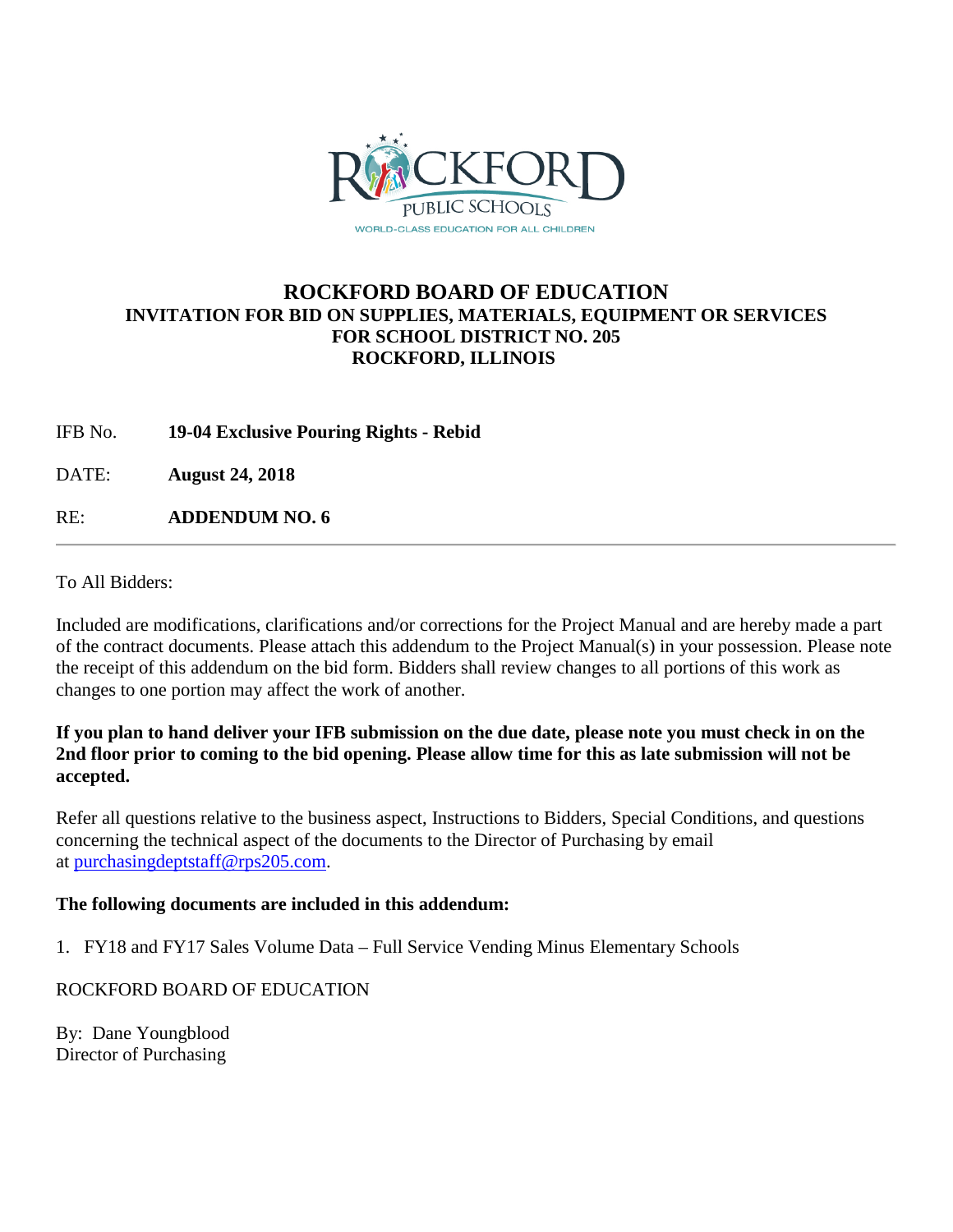The attached documents show sales volume data by beverage for the last two years for Full Service Vending minus elementary schools.

Please replace the Full Service Vending information from Addendum No. 5 with the information below.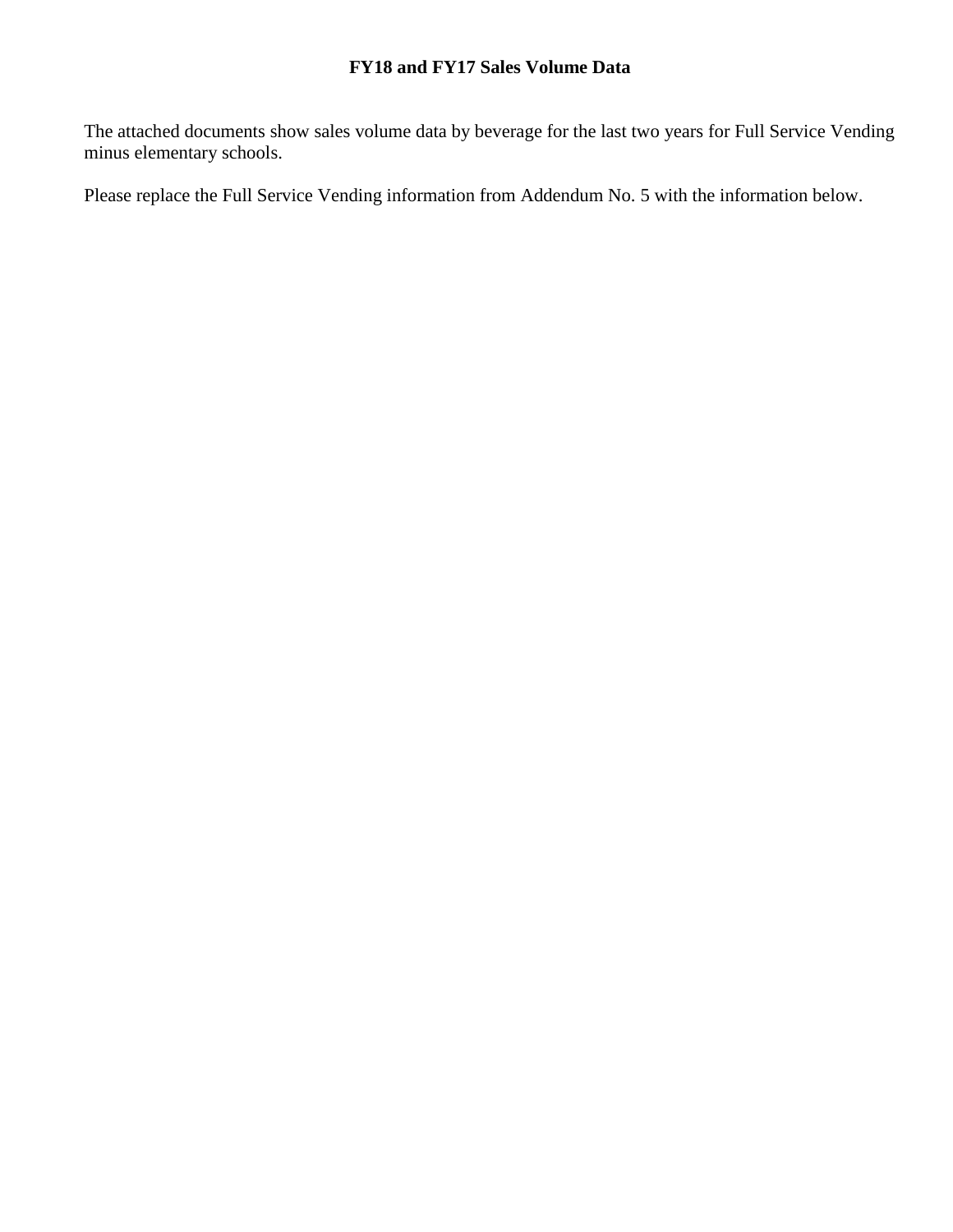# FULL SERVICE VENDING LESS **ELEMENTARY**

Chain: RKFD FS SCHO

Retail Accounts: 54 selected

|                       |                                | 12 Months 7/1/2017<br>thru 6/30/2018 | 12 Months 7/1/2016<br>thru 6/30/2017 | <b>Diff</b>       | Pct               |
|-----------------------|--------------------------------|--------------------------------------|--------------------------------------|-------------------|-------------------|
| <b>Package Sizes</b>  | <b>Brand Families</b>          | <b>Units Sold</b>                    | <b>Units Sold</b>                    | <b>Units Sold</b> | <b>Units Sold</b> |
| <b>Total</b>          |                                | 4,114                                | 4,731                                | $-617$            | $-13.0%$          |
| 12/17oz H2O           | <b>Total</b>                   | 1,362                                | 1,160                                | 202               | 17.4 %            |
|                       | <b>KLARBRUNN</b>               | 1,362                                | 1,160                                | 202               | 17.4 %            |
| 24 200Z CSD           | <b>Total</b>                   | 1,012                                | 1,467                                | $-455$            | $-31.0%$          |
|                       | <b>PEPSI</b>                   | 581                                  | 790                                  | $-209$            | $-26.5%$          |
|                       | <b>MTN DEW</b>                 | 307                                  | 484                                  | $-177$            | $-36.6%$          |
|                       | <b>MIST</b>                    | 48                                   | 56                                   | $-8$              | $-14.3%$          |
|                       | <b>DOC</b>                     | 42                                   | 70                                   | $-28$             | $-40.0%$          |
|                       | <b>CRUSH</b>                   | 29                                   | 53                                   | $-24$             | $-45.3%$          |
|                       | <b>MUG</b>                     | 5                                    | 14                                   | $-9$              | $-64.3%$          |
| <b>12/120Z KICKST</b> | <b>Total</b>                   | 562                                  | 527                                  | 35                | 6.6%              |
|                       | <b>MTN DEW</b>                 | 562                                  | 527                                  | 35                | 6.6 %             |
| 24/20oz H2O SH        | <b>Total</b>                   | 293                                  | 377                                  | $-84$             | $-22.3%$          |
|                       | <b>KLARBRUNN</b>               | 293                                  | 368                                  | $-75$             | $-20.4%$          |
|                       | <b>AQUAFINA</b>                | 0                                    | 9                                    | $-9$              | $-100.0%$         |
| 24/700ML H20          | <b>Total</b>                   | 190                                  | 146                                  | 44                | 30.1 %            |
|                       | <b>KLARBRUNN</b>               | 190                                  | 146                                  | 44                | 30.1 %            |
| <b>24/100Z TROP</b>   | <b>Total</b>                   | 161                                  | 41                                   | 120               | 292.7 %           |
|                       | <b>TROPICANA</b>               | 161                                  | 41                                   | 120               | 292.7 %           |
| 12/20oz H20           | <b>Total</b>                   | 112                                  | 257                                  | $-145$            | $-56.4%$          |
|                       | <b>SOBE</b>                    | 112                                  | 257                                  | $-145$            | $-56.4%$          |
| 12/160Z KICKST        |                                | 69                                   | 4                                    | 65                | 1,625.0%          |
|                       | <b>Total</b><br><b>MTN DEW</b> | 69                                   | 4                                    | 65                | 1,625.0%          |
| <b>24 200Z NCARB</b>  | <b>Total</b>                   | 64                                   | 95                                   | $-31$             | $-32.6%$          |
|                       |                                |                                      | 95                                   | $-31$             |                   |
| <b>12/120Z BUB CN</b> | <b>LIPTON</b>                  | 64                                   |                                      |                   | $-32.6%$          |
|                       | <b>Total</b>                   | 58<br>58                             | 14                                   | 44                | 314.3 %           |
| 12/15.2oz PET         | <b>KLARBRUNN</b>               |                                      | 14                                   | 44                | 314.3 %           |
|                       | <b>Total</b>                   | 53                                   | 64                                   | $-11$             | $-17.2%$          |
|                       | <b>OCEAN SPRAY</b>             | 53                                   | 64                                   | $-11$             | $-17.2%$          |
| 12/120Z PET TP        | <b>Total</b>                   | 41                                   | 66                                   | $-25$             | $-37.9%$          |
|                       | <b>TROPICANA</b>               | 41                                   | 66                                   | $-25$             | $-37.9%$          |
| 8/100Z PET NJ         | <b>Total</b>                   | 28                                   | 30                                   | $-2$              | $-6.7%$           |
|                       | <b>NAKED JUICE</b>             | 28                                   | 30                                   | $-2$              | $-6.7%$           |
| 12/13.7oz GLAS        | <b>Total</b>                   | 24                                   | 32                                   | $-8$              | $-25.0%$          |
|                       | <b>STARBUCKS</b>               | 24                                   | 32                                   | $-8$              | $-25.0%$          |
| 24/10oz PET           | <b>Total</b>                   | 22                                   | 213                                  | $-191$            | $-89.7%$          |
|                       | <b>DOLE</b>                    | 22                                   | 213                                  | $-191$            | $-89.7%$          |
| 24 1/2LTR PROP        | <b>Total</b>                   | 22                                   | 25                                   | $-3$              | $-12.0%$          |
|                       | <b>GATORADE</b>                | 22                                   | 25                                   | $-3$              | $-12.0%$          |
| 24/20oz ISO/H2        | <b>Total</b>                   | 19                                   | 50                                   | $-31$             | $-62.0%$          |
|                       | <b>GATORADE</b>                | 19                                   | 50                                   | $-31$             | $-62.0%$          |
| 4/6PK 20oz H2O        | <b>Total</b>                   | 15                                   | 135                                  | $-120$            | $-88.9%$          |
|                       | <b>KLARBRUNN</b>               | 15                                   | 135                                  | $-120$            | $-88.9%$          |
| 2/12 120Z ISO         | <b>Total</b>                   | 6                                    | $\mathbf{2}$                         | 4                 | 200.0%            |
|                       | <b>GATORADE</b>                | 6                                    | $\overline{2}$                       | 4                 | 200.0%            |
| 12/150Z DBS CN        | <b>Total</b>                   | 1                                    | 4                                    | $-3$              | $-75.0%$          |
|                       | <b>STARBUCKS</b>               | $\mathbf{1}$                         | 4                                    | $-3$              | $-75.0%$          |
| 4/6PK 12oz GAT        | <b>Total</b>                   | $\mathbf{0}$                         | $\mathbf{2}$                         | $-2$              | $-100.0%$         |